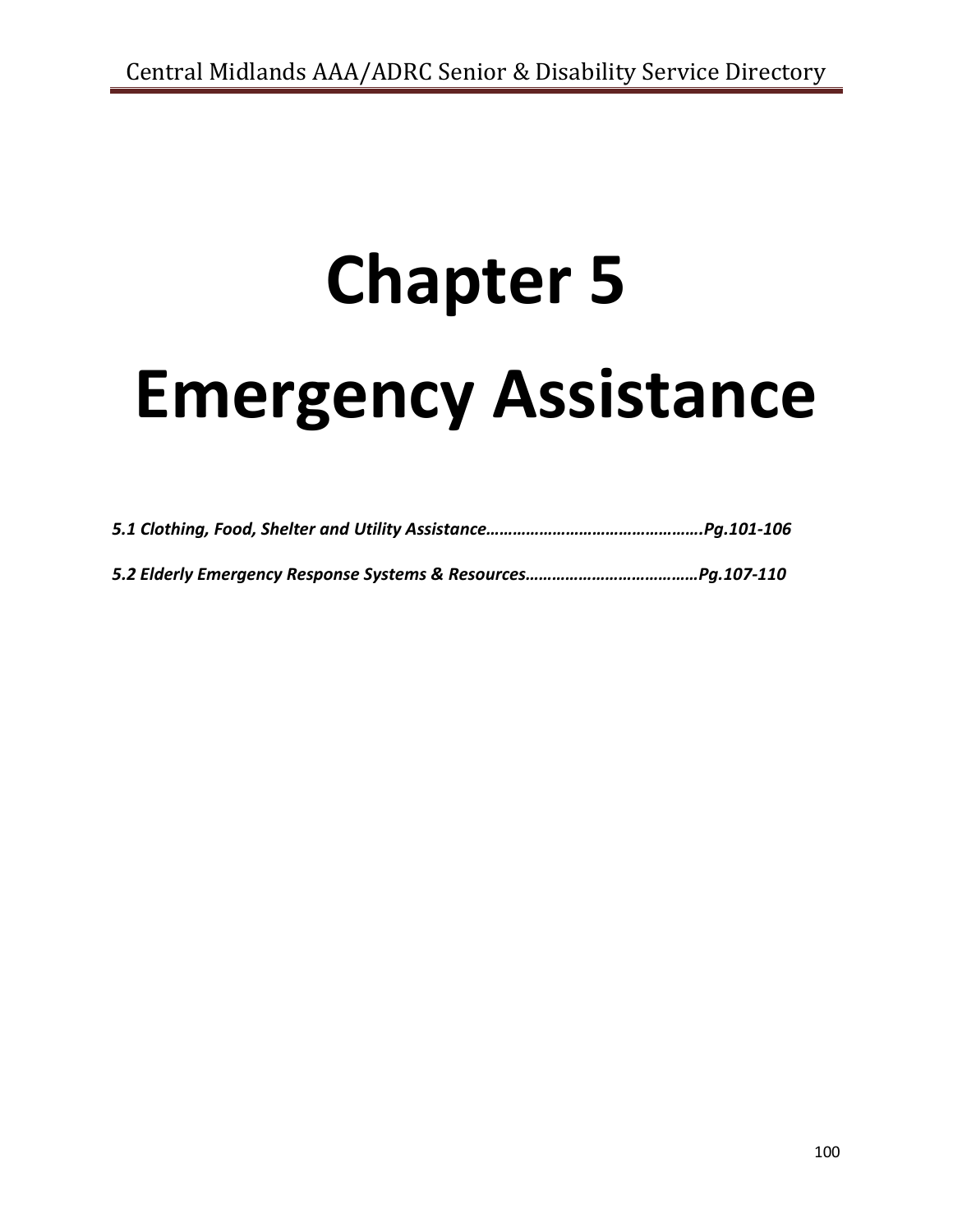# **Aiken/Barnwell/Lexington Community Action Commission, Inc.**

650 Knox Abbott Drive Cayce SC 29033

Tel: 803-794-6778

Website: [www.govoepp.state.sc.us](http://www.govoepp.state.sc.us/)

This Community Action Agency's local office provides emergency assistance with home utility costs, clothing, housing, rent, food and medical expenses to income eligible individuals and families. They also have a job-training program and a computer-training center. Their mission is to reduce the causes and conditions of poverty in a geographical area. Their goal is to provide a nurturing environment in which low-income families can seek assistance that helps them to become less dependent upon government assistance.

#### **Alston Wilkes Veterans Home**

3519 Medical Drive Columbia SC 29203

Tel: 803-799-2490

# Website:[www.alstonwilkessociety.org](http://www.alstonwilkessociety.org/)

This program assists offenders, former offenders and other high-risk populations in rebuilding their lives as productive, self-sufficient and law-abiding members of the community. From all walks of life, the people served have one thing in common - they are in crisis. Searching for a helping hand, a listening ear, encouragement, mentorship and coordination of services, clients and their families find hope for a brighter future through the Alston Wilkes Society.

#### **Carolina Community Action, INC**.

402 South Congress Street Winnsboro SC 29180 Tel: 803-635-3606

Website:[www.carolinacommunityactions.org](http://www.carolinacommunityactions.org/)

General Emergency Assistance Program (GEAP) The Community Services Block Grant (CSBG) also provides assistance eligible households in meeting emergency needs. Assistance is given during a crisis in the areas of providing utility bills, food, temporary shelter, medical services, etc.

#### **Catholic Charities of the Midlands**

1427 Pickens Street Columbia SC 29202

Tel: 1-855-377-1357

Catholic Charities helps individuals in the lower coastal region of South Carolina who are in need. An emphasis is placed on lower income and homeless persons. Staff or volunteers provide direct services and advocacy or they are purchased in the community. Services are provided according to funds and resources available to the Charity at the time a request is made.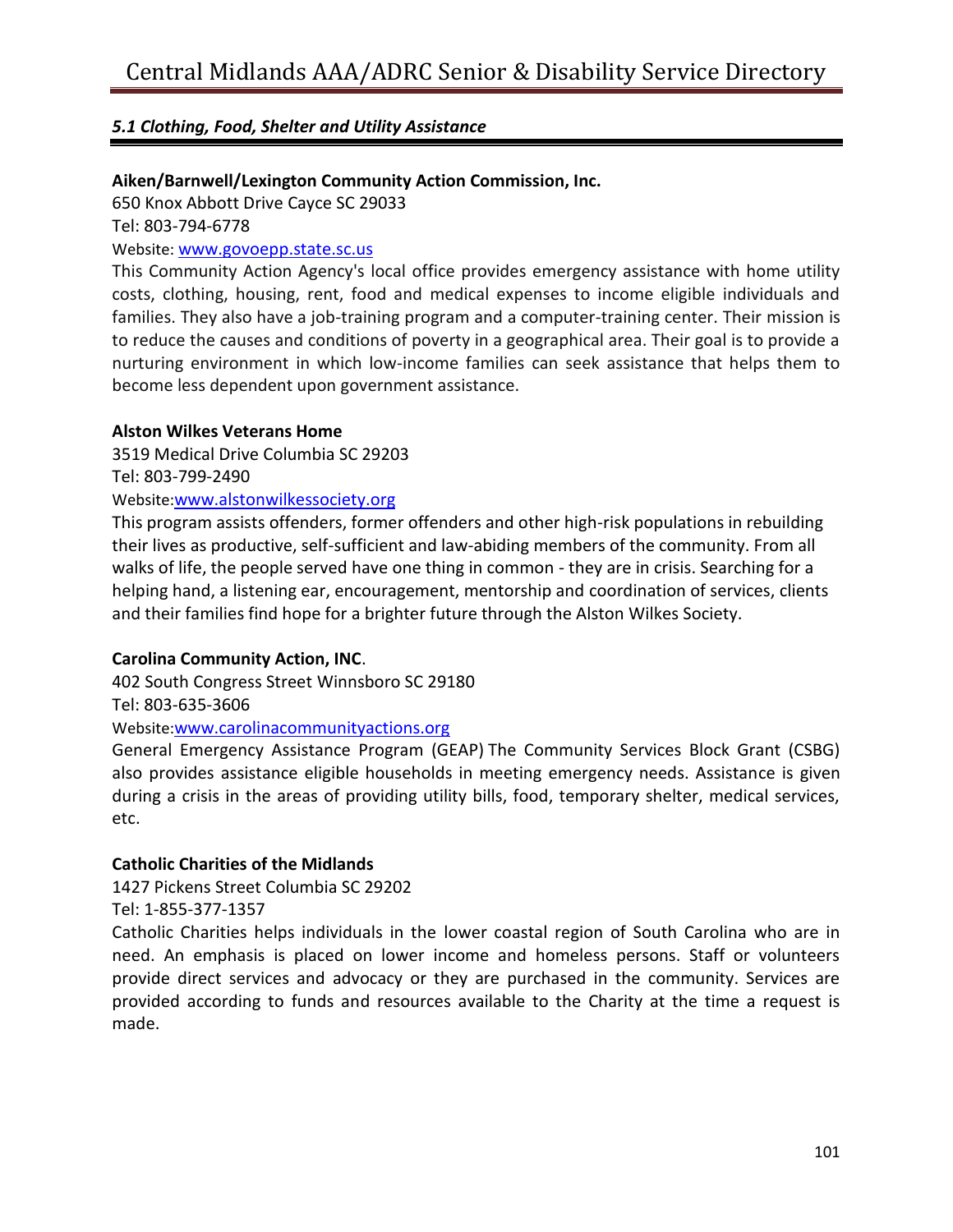#### **Cooperative Ministry**

3821 W. Beltline Blvd. Columbia SC 29204 Tel: 803-799-3853 Email: [info@coopmin.org](mailto:info@coopmin.org) website:[www.coopmin.org](http://www.coopmin.org/)

Clothing items are provided to individuals and families in crisis. Furniture is provided to individuals and families who are in transition from homelessness to a permanent residence.

#### **Family Shelter**

2411 Two Notch Road Columbia SC 29202 Tel: 803-771-7040 Email: [office@familysheltersc.org](mailto:office@familysheltersc.org) website: [www.familysheltersc.org](http://www.familysheltersc.org/) The Mission of the Family Shelter is to provide emergency shelter in a stable living environment

for homeless children and their parents and help our residents build life skills needed to regain independence.

#### **Gleamns (LIHEP)**

833 Main Street Newberry SC 29108

Tel: 803-276-2110 ext-6

The agency receives funding from federal, state and some local governments for twelve major programs: Head Start, Early Head Start, Workforce Development, Child Development, Child Care Food Program, Community Services Block Grant, Low Income Heating Energy Assistance Program, East Coast Migrant Head Start Program, Legacy, Department of Juvenile Justice, Magic Johnson Community Empowerment Center and Weatherization.

# **God's Helping Hands**

919 Holland Avenue Cayce SC 29033 Tel: 791-4167 Assist individuals with food, clothing, and financial assistance with utility bills, rent.

# **God's Store House**

1731 Risley Road Columbia SC 29223 Tel: 803-691-1622 Website: [www.godsstorehousesc.org](http://www.godsstorehousesc.org/) Assist with food, clothing, household supplies to families in crisis

#### **Hannah House**

1726 Sumter Street Columbia SC 29201 Tel: 803-771-4357 Email: [hannahhouse@ccmins.com](mailto:hannahhouse@ccmins.com) Website: [www.hannahhousesc.org](http://www.hannahhousesc.org/) Hannah House provides transitional shelter and necessities to women, with or without children, who are seeking independence and self-sufficiency. The focus is on rebuilding families, job

placement, childcare, and affordable housing.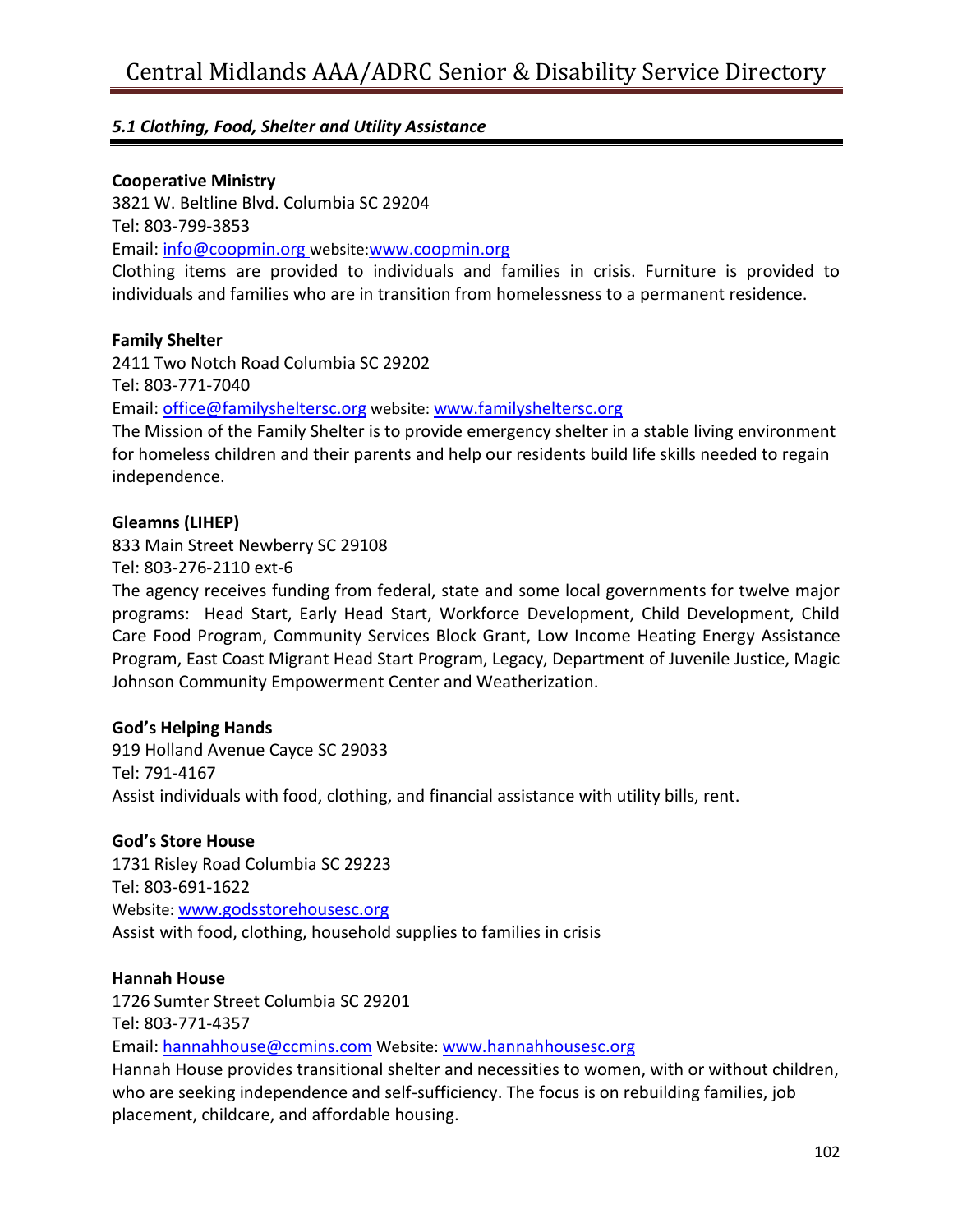# **Harvest Hope Food Bank (2) Locations**

**Richland County Emergency Food Pantry** 2220 Shop Road Columbia SC 29201 Tel: 803-254-4432

**Lexington County Emergency Food Pantry** 1775 12<sup>th</sup> Street Ext Cayce SC 29033 Tel: 803-794-1627

#### Website: [www.harvesthope.org](http://www.harvesthope.org/)

The mission of Harvest Hope Food Bank is to provide for the needs of hungry people by gathering and sharing quality food with dignity, compassion and education.

#### **Interfaith Community Services of South Carolina, Inc.**

PO Box 8177 Columbia SC 29202

Tel: 803-252-8390 or 803-321-2155 ext. 155

#### **The Child and Adult Care Food Program**

This program seeks to enhance the nutrition and learning of pre-school children in 23 counties across South Carolina. CACFP works on child nutrition and school readiness by supporting the work of Family Child Care with training, technical assistance, program monitoring, fire and safety inspections, and a reimbursement program to reward child care providers for serving nutritious meals to the children in care. For more information, contact

[lsemino@interfaithcommunityservices.org](mailto:lsemino@interfaithcommunityservices.org)

#### **Family Child Care Expansion Initiative**

This program seeks to expand the number of Family Child Care Homes and providers as well as the number of children placed in appropriate care. Family Child Care provides a smaller setting so that children may receive more individualized attention and it is more cost effective for parents. Interfaith works through local churches to expand this child care option. For more information, contact [lsemino@interfaithcommunityservices.org](mailto:lsemino@interfaithcommunityservices.org)

#### **Killingsworth**

1831 Pendleton Street Columbia SC 29201 Tel: 803-771-6359

Website: [www.killinsworth.org](http://www.killinsworth.org/)

Within the eight-bedroom home, women recovering from alcohol and/or drug abuse, incarceration, mental and emotional problems, violence and assault, or family crisis situations can find shelter and support. The residential program includes room, board, guidance and support for a nominal fee. Financial and vocational assistance to the residents is often available from partner agencies in the community.

# **LICS (Lexington Interfaith Community Service)**

216 Harmon Street Lexington SC 29072 Tel: 803-957-6656 ext.: 247 Website: [www.licssc.org](http://www.licssc.org/) LICS serves Lexington County residents in crisis situations, with food, clothing and stabilization.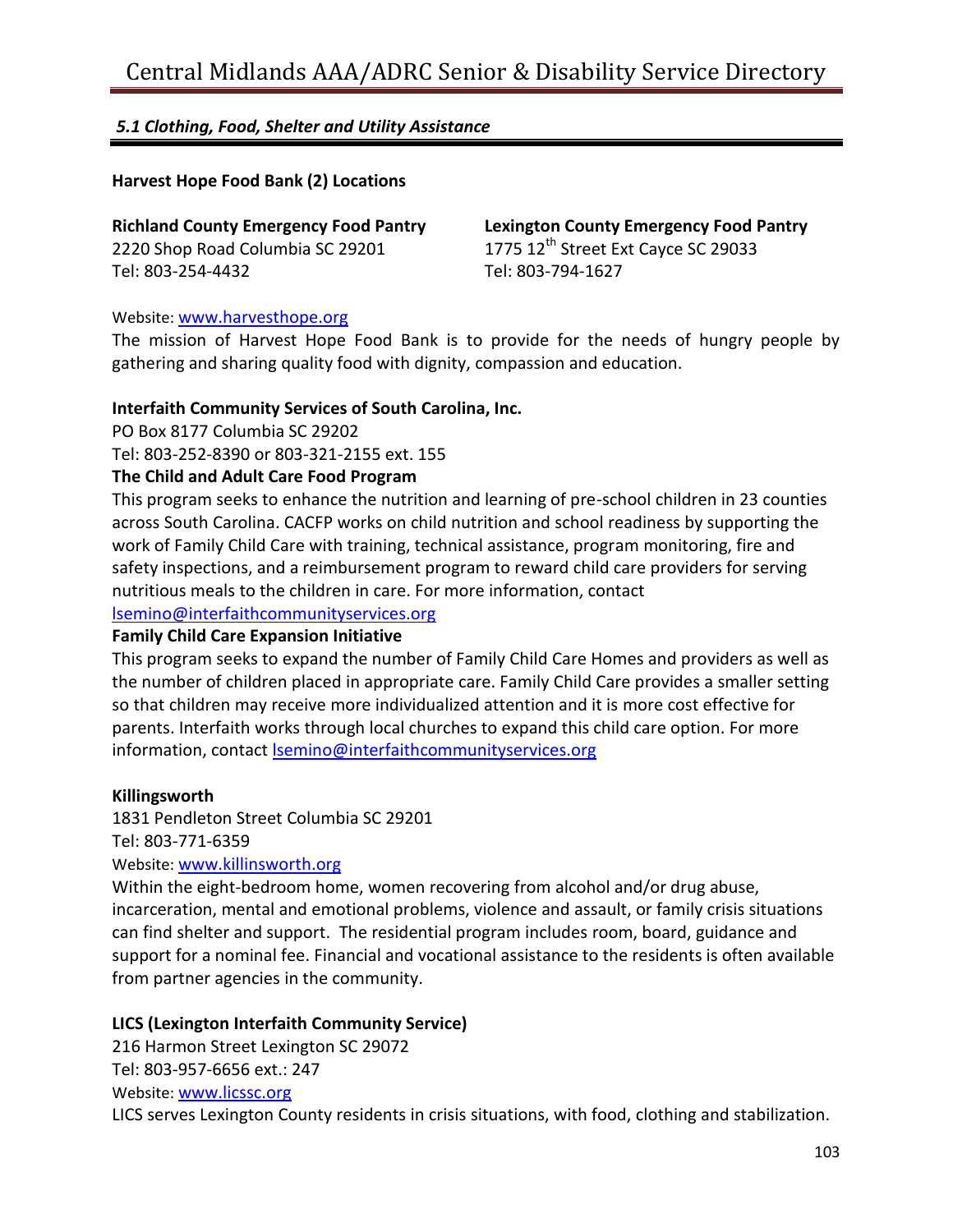# **Salvation Army of the Midlands (4) Locations**

| 2025 Main Street Columbia SC 29202 | 3024 Farrow Road Columbia SC 29203         |
|------------------------------------|--------------------------------------------|
| Tel: 803-765-0260                  | Tel: 803-309-6435                          |
| 7532 Irmo Drive Columbia SC 29212  | 119 S. Charlotte Avenue Rock Hill SC 29730 |
| Tel: 803-781-1511                  | Tel: 803-324-5141                          |

Website: [www.salvationarmyusa.org](http://www.salvationarmyusa.org/)

Food programs and services vary with local needs. For information on specific programs and locations, Group homes, emergency shelters, and transitional living centers provide housing, food, and overnight lodging for varying amounts of time to those in need. In addition, they provide educational, counseling and vocational services to homeless, destitute individuals and families, and youth where family care is undesirable or unavailable. Contact your local Salvation Army Corps Community Center.

#### **SC Association of Community Action**

2700 Middleburg Drive Suite 213 Columbia SC 29204 Tel: 803-771-9404 Website: [www.scacap.org](http://www.scacap.org/)

They provide limited assistance with emergency food, shelter, clothing and social services, including information and referral, fans, and air conditioning units to people with low-income.

# **Sharing God's Love**

147 Friarsgate Blvd Columbia SC 29063

Tel: 803-732-3188

Email: [sharinggodslove1@aol.com](mailto:sharinggodslove1@aol.com) website:[www.sharinggodslove.net](http://www.sharinggodslove.net/)

Food: Our food supply comes from local merchants, church and school groups, scouts, and other organizations, as well as individuals. Cash donations are used when purchases are necessary. Clothing: SGL volunteers receive, sort, and organize clothing donated from local churches, individuals, and merchants making it readily available to needy persons within our service area. Financial Assistance: When it is deemed appropriate and funds are available, limited financial assistance is given in the areas of utilities and prescriptions. Spiritual Support: SGL constantly strives to convey a loving spirit and offers prayers with the clients, gives them Bibles, and encourages affiliation and participation in local church services and activities.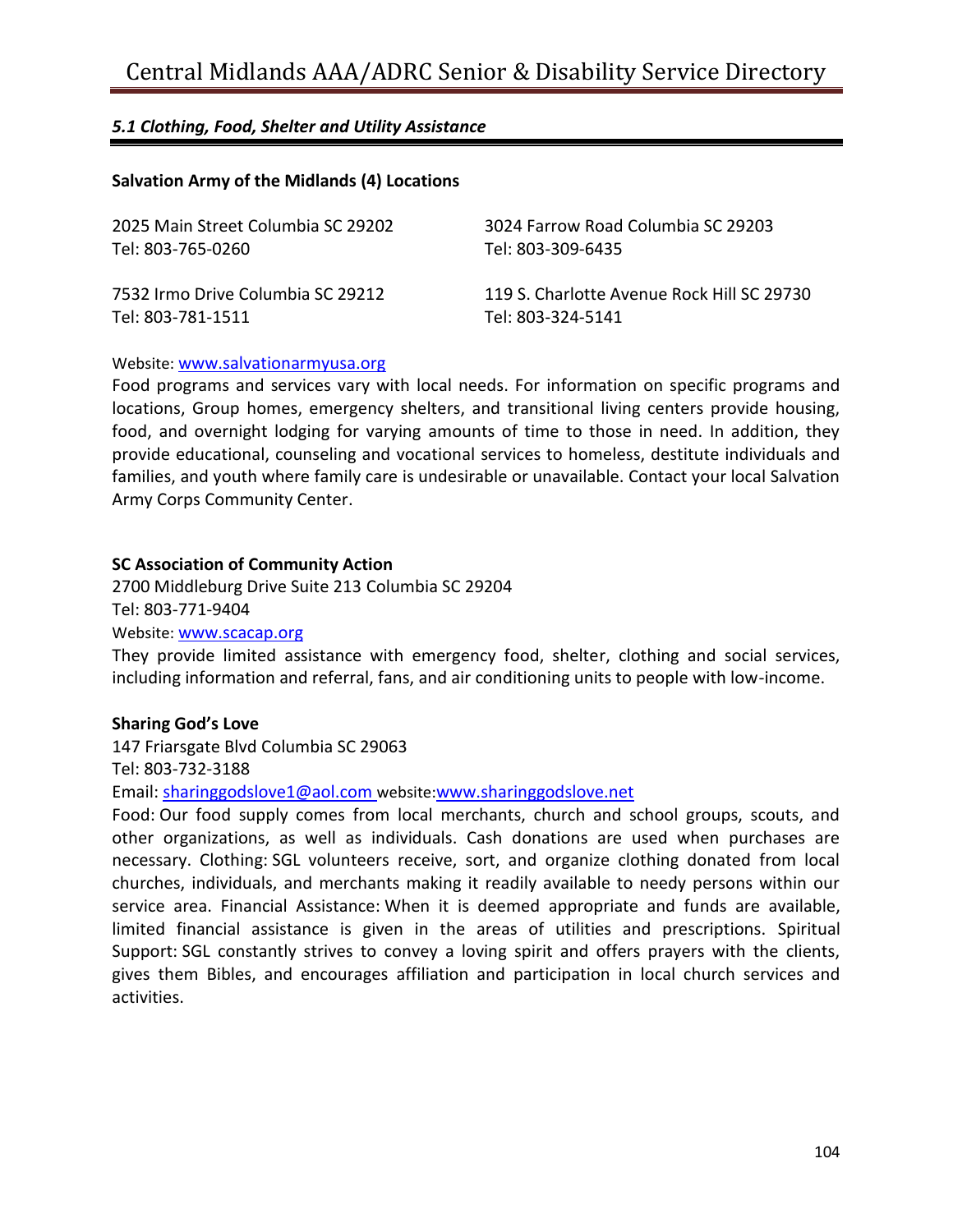#### **Sistercare**

PO Box 1029 Columbia SC 29202 Tel: 803-926-0505 or Crisis Line: 803-765-9428 Sistercare offers programs of services for survivors of domestic violence and their children residing in Richland, Lexington, Fairfield, Newberry and Kershaw counties in South Carolina.

#### **St. Lawrence Place**

2400 Waites Road Columbia SC 29204

Tel: 803-256-3999

Email: [info@stlawrenceplace.org](mailto:info@stlawrenceplace.org) website:[www.stlawrenceplace.org](http://www.stlawrenceplace.org/)

Founded by Trinity Episcopal Cathedral in 1989, St. Lawrence Place is a primary program of Homeless No More, a 501(c) (3) nonprofit organization committed to the offering of a seamless continuum of services and housing to homeless and at-risk families in the midlands of South Carolina

#### **Transitions**

2025 Main Street Columbia SC 29201

Email: [Transitions@transitionsSC.org](mailto:Transitions@transitionsSC.org) website: [www.transitionssc.org](http://www.transitionssc.org/)

At Transitions, we engage our clients with various services and provide them a place to stay as they transition from the streets to permanent housing. We also collaborate with many community agencies that use their expertise to help our clients reach their goals. As a result, clients receive services that enable them to stabilize their lives, increase their income, and secure permanent housing.

#### **United Way 2-1-1**

1800 Main Street Columbia SC 29201

Tel: 803-733-7312 or 2-1-1

Email: [Info@uway.org](mailto:Info@uway.org) website: [www.uway.org](http://www.uway.org/)

Information on non-emergency human service needs such as community programs, counseling services, financial assistance, shelter and child care resource.

#### **Wateree Community Action Inc. (3) Locations**

2712 Middleburg Drive #207 Columbia SC 29204 Tel: 803-807-9811

2430 Atlas Road Columbia SC 29204 Tel: 803-783-4500

3220 Two Notch Road Columbia SC 29204 Tel: 803-786-4250

Website:[www.wcai.org](http://www.wcai.org/)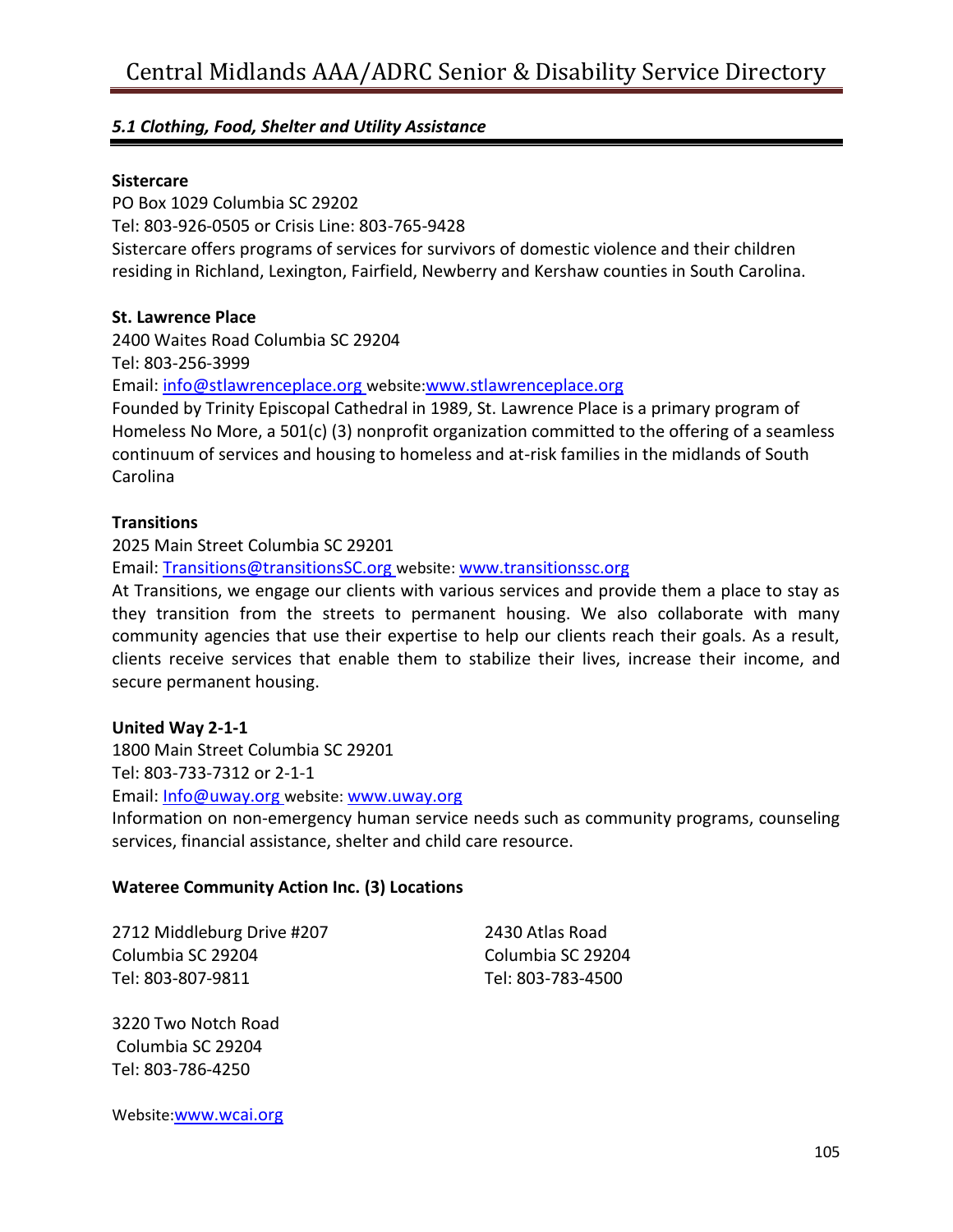# **We Care Chapin Interfaith Outreach**

1808 Chapin Road

Chapin SC 29036

Website:[www.chapinwecare.org](http://www.chapinwecare.org/)

Chapin We Care Center was established in 1986 to work with families and individuals in the Chapin community facing emergencies in their basic living needs. We serve as an outreach ministry for churches in the Chapin, Little Mountain, Prosperity, Pomaria, Peak, and White Rock communities. Through the support of generous churches, local businesses, schools, and individuals, we are making a difference in people's lives.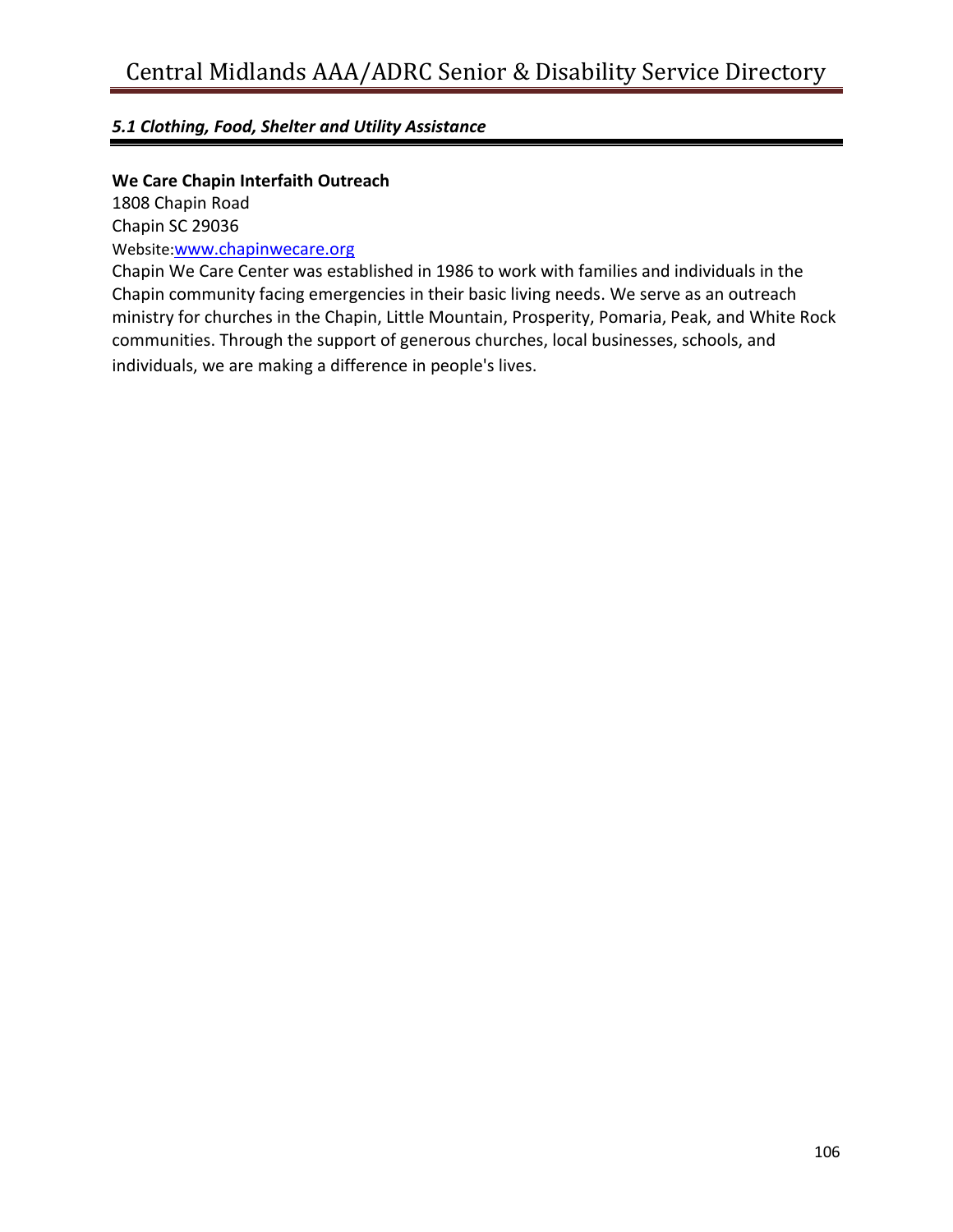# **A.C.E (Assisting Columbia's Elderly)**

Tel: 803-545-3660

The purpose of the A.C.E. program is to develop a friendship between members of the senior community and police department. We hope that through this friendship, lines of communication between the senior citizen and the police department will be enhanced.

# **ADT Personal Emergency Response System**

720 Gracern Road Suite 110 Columbia SC 29210 Tel: 803-730-2729

#### Website:[www.adt.com/medical-alert](http://www.adt.com/medical-alert)

The joy of being able to stay in your home feeling safe, secure and comfortable is key to your health and happiness. Our [medical alert system](https://www.adt.com/health) gives seniors a way to maintain an independent [lifestyle.](https://www.adt.com/senior-safety)

Subscription Information: Month to month payments, no contracts, no activation fees

# **American Red Cross Central South Carolina**

2751 Bull Street Columbia SC 29202

Tel: 803-540-1200

No one else does this: not the government, not other charities. From small house fires to multistate natural disasters, the American Red Cross goes wherever we are needed, so people can have clean water, safe shelter and hot meals when they need those most.

# **Cooling Assistance / Fan the Heat**

Sgt. Deidre Speaks Tel: 803-545-3555

Cpl. Ron Felder Tel: 803-545-3500

This Columbia Police Program provides donated and purchased air conditioner units to people older than 60 and people who have children with respiratory problems who are without air conditioner.

# **Help Personal Response System**

15883 Wells Hwy Seneca SC 29678

Tel: 866-672-4852

Email: [help@wegetthemessage.com](mailto:help@wegetthemessage.com) website:[www.helpforyou.com](http://www.helpforyou.com/)

The HELP Personal Response System will allow you to maintain your independence while having the peace of mind that you are one push of a button away from assistance. Help Services, Inc. is proud to be partnered with Response Communications LLC to ensure the reliability and quality of our Help equipment and our Help services.

Low cost, no activation feed, no installation fees, and no cancellation fees.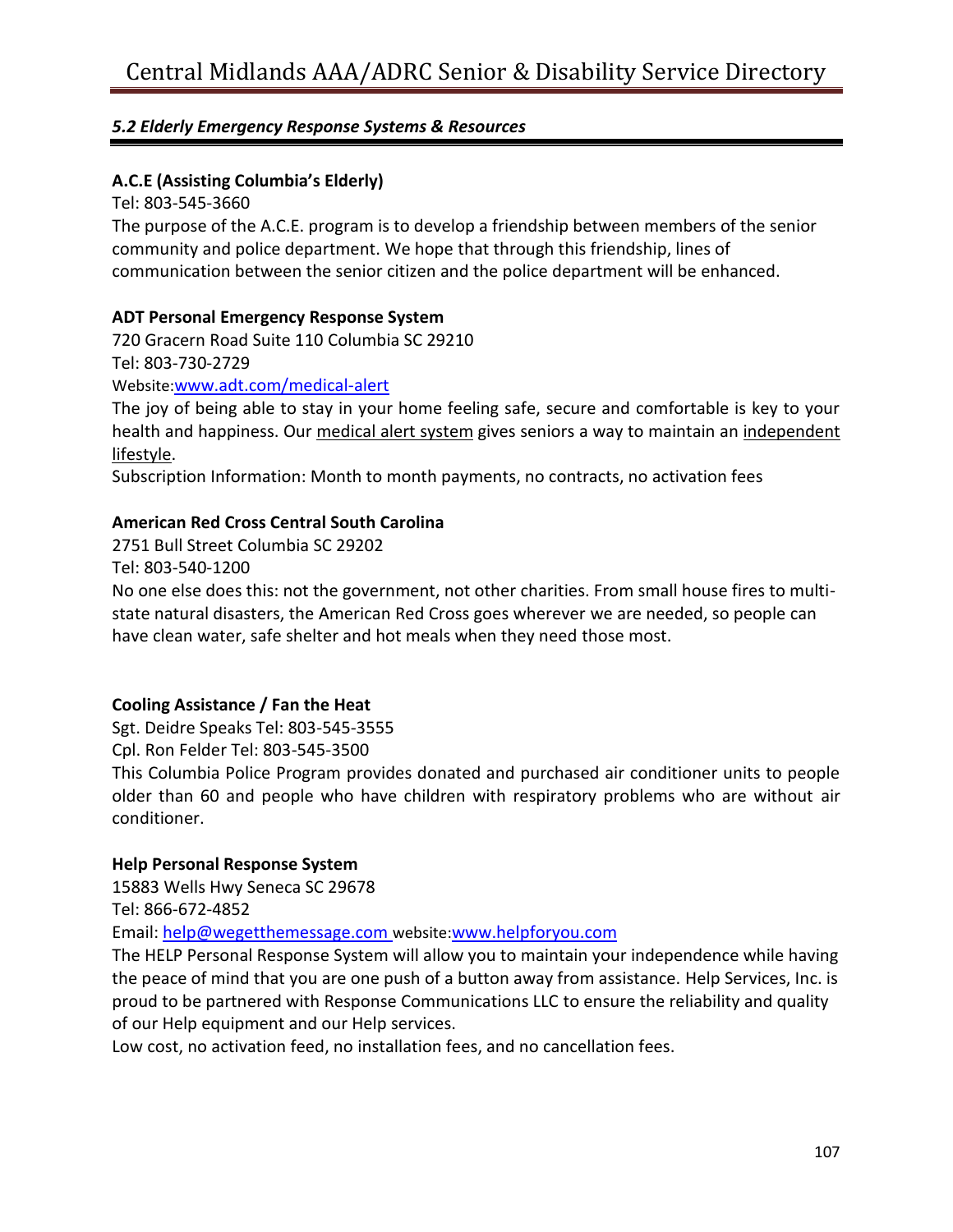#### **HELP Rx**

1053 Sunset Blvd West Columbia SC 29169 Tel: 877-943-5779

Email: [infor@helprx.com](mailto:infor@helprx.com) website:[www.helprx.com](http://www.helprx.com/)

We are here to assist you in finding medical products to make life easier and better. Unlike some web sites, our goal is not to reduce human contact. Our goal is to offer you the form of help that works best for you and your situation.

#### **Life Alarm Services Inc.**

4210 Columbia Road Suite 14B Martinez GA 30907 Tel: 800-780-5433 Website:[www.life-alarm.com](http://www.life-alarm.com/)

When it comes to personal safety and choosing a trusted provider that offers cost effective medical alert devices and a top-level personal emergency response system. Subscription Information: Monthly payments, no contracts

#### **Lifefone**

16 Yellowstone Ave White Plains, NY 10607

Tel: 844-253-7939

Email: [info@lifefone.com](mailto:info@lifefone.com) website: [www.lifefone.com](http://www.lifefone.com/)

LifeFone's professional Care Agents are available 24 hours a day, 365 days a year, reducing concerns about personal safety, helping to ensure early intervention and allow seniors to remain independent in their own homes. Whether you require emergency medical help or simply need assistance from a neighbor or family members, a simple push of the medical alert button provides access to the help you need.

Subscription Information: No contracts, no activation fees and no equipment fees

# **Safe Life Senior**

1746 Westminster Drive Columbia SC 29204

Tel: 803-254-2673

Website:[www.safelifesenior.com](http://www.safelifesenior.com/)

Our organization was incorporated in 1982 under IRS 501 c(3) guidelines and, just like the Pilot Club of Columbia, we are dedicated to assisting seniors and handicapped individuals in living safely in their own homes and while out in the community. We do so with a range of affordable Lifeline services aimed at balancing independence with safety and giving peace of mind to subscribers, families, and caregivers. That is Safe Life Senior.

Subscription Information: No contract, month to month service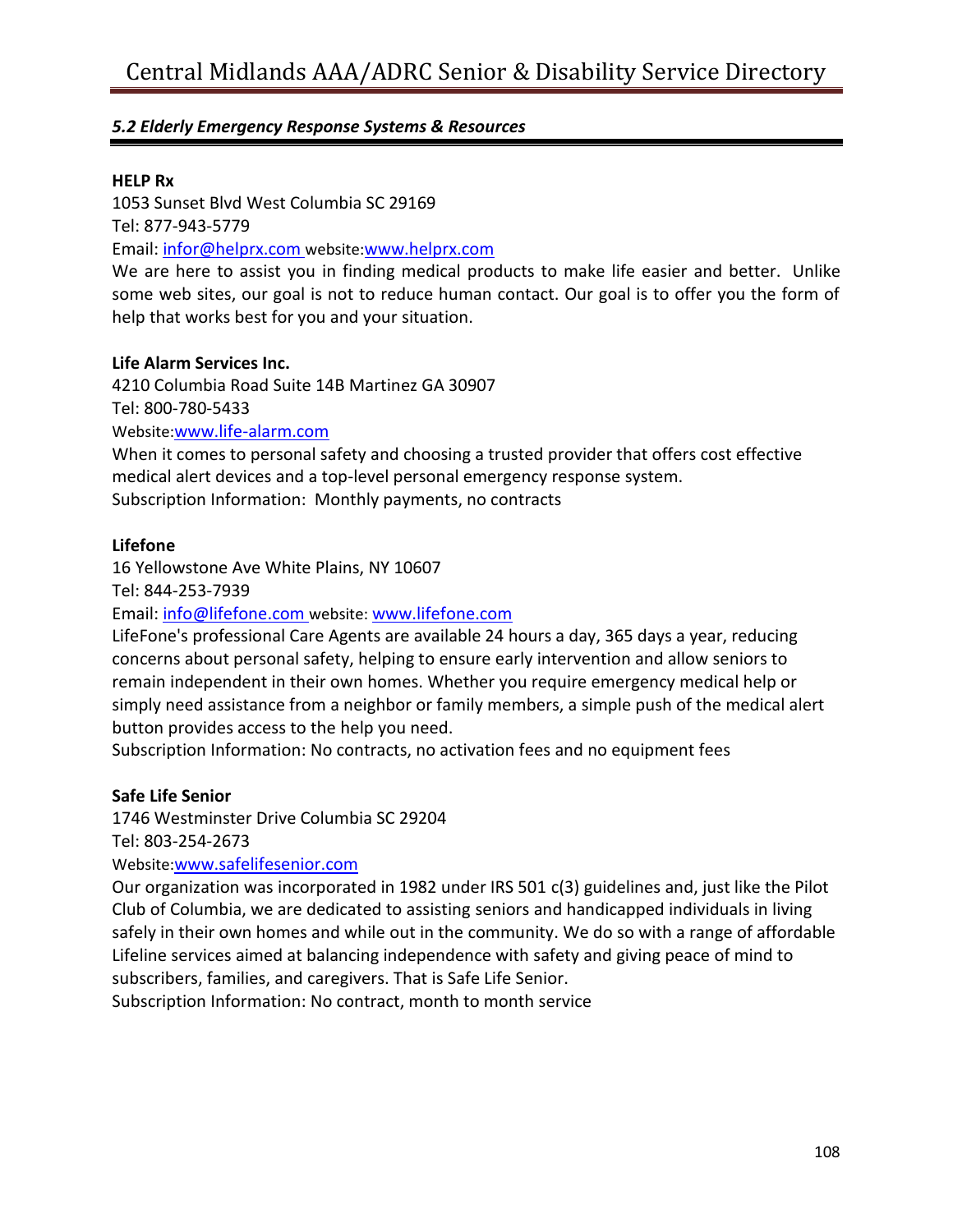#### **SC Emergency Management Division**

2779 Fish Hatchery Road West Columbia SC 29172 Tel: 803-737-8594 [www.scemd.org](http://www.scemd.org/)

To coordinate with emergency management personal at local and national levels to maintain oversight of the state's preparedness, response, recovery, and mitigation activities.

#### **SOS- Serving Our Seniors**

Irmo Police Department Tel: 803-781-8088

#### [www.townofirmosc.com](http://www.townofirmosc.com/)

The Irmo Police Department has developed the Serving Our Seniors program to assist the seniors in town. We offer community programs for education ("How to Avoid Scams"), various safety and health classes. SOS members are routinely contacted to make sure they are safe during times of need (storms and disasters). If you or someone you know is interested in, the programs please contact Sergeant Grinstead at (803) 781-8088 to become an active member.

#### **Phone Guard**

Lexington County Sheriff's Office 521 Gibson Road Lexington SC 29072 Tel: 803-785-8230

#### [www.lexingtonscsheriff.com](http://www.lexingtonscsheriff.com/)

This program is designed for the elderly, handicapped or those who have severe medical problems. This person is usually alone during the day or lives alone. Background information determines qualification for Phone Guard. When accepted for this program telephone contact is made daily by the individual with the Sheriff's Department. If contact is not made, a deputy is dispatched to the residence.

#### **Project Hope**

5623 Two Notch Road Columbia SC 29223

Tel: 803-576-3000

Email: [sheriff@rcsd.net](mailto:sheriff@rcsd.net) website:[www.rcsd.net](http://www.rcsd.net/)

Under Project H.O.P.E., these dedicated workers call and visit senior citizens and disabled citizens each month. Other Volunteers make weekly calls to everyone.

This is another way of staying in touch, and to find out if there is anything we can do for them. These retired law enforcement officers also visit many senior centers, numerous church, and community groups.

During their visits to the home, our officers perform a variety of functions. They conduct safety checks of the home, such as putting in smoke detectors or replacing smoke detector batteries. They also put street numbers on their homes so emergency personnel and other programs, like Meals on Wheels, can easily find them. If you would like to volunteer to help in Project Hope, you may call Bill Brown at 576-3183